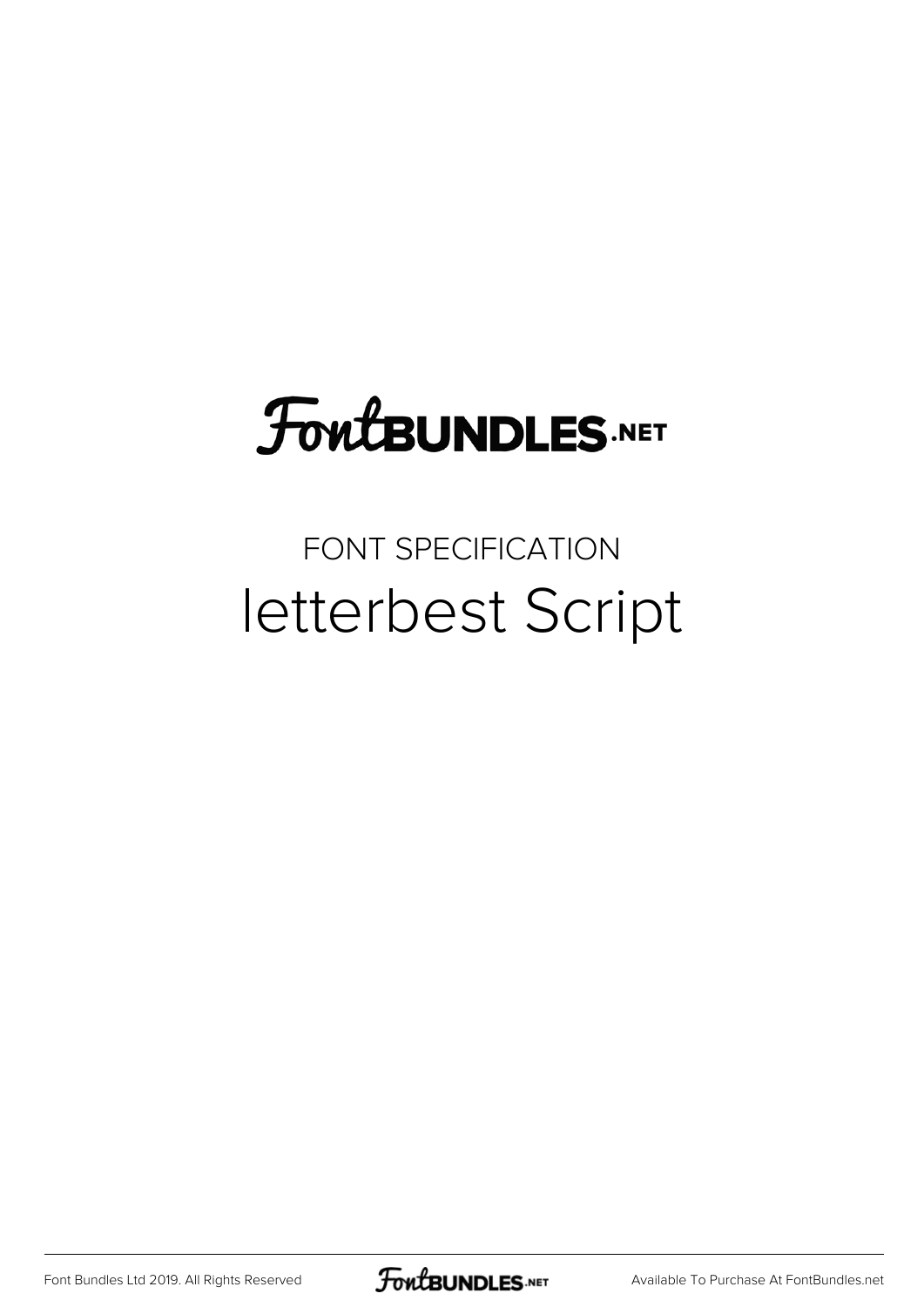#### Letterbest Script - Regular

**Uppercase Characters** 

## ABCDEFGHJJKPMNOPQ RSJUUWXYZ

Lowercase Characters

**Numbers** 

#### 0123456189

Punctuation and Symbols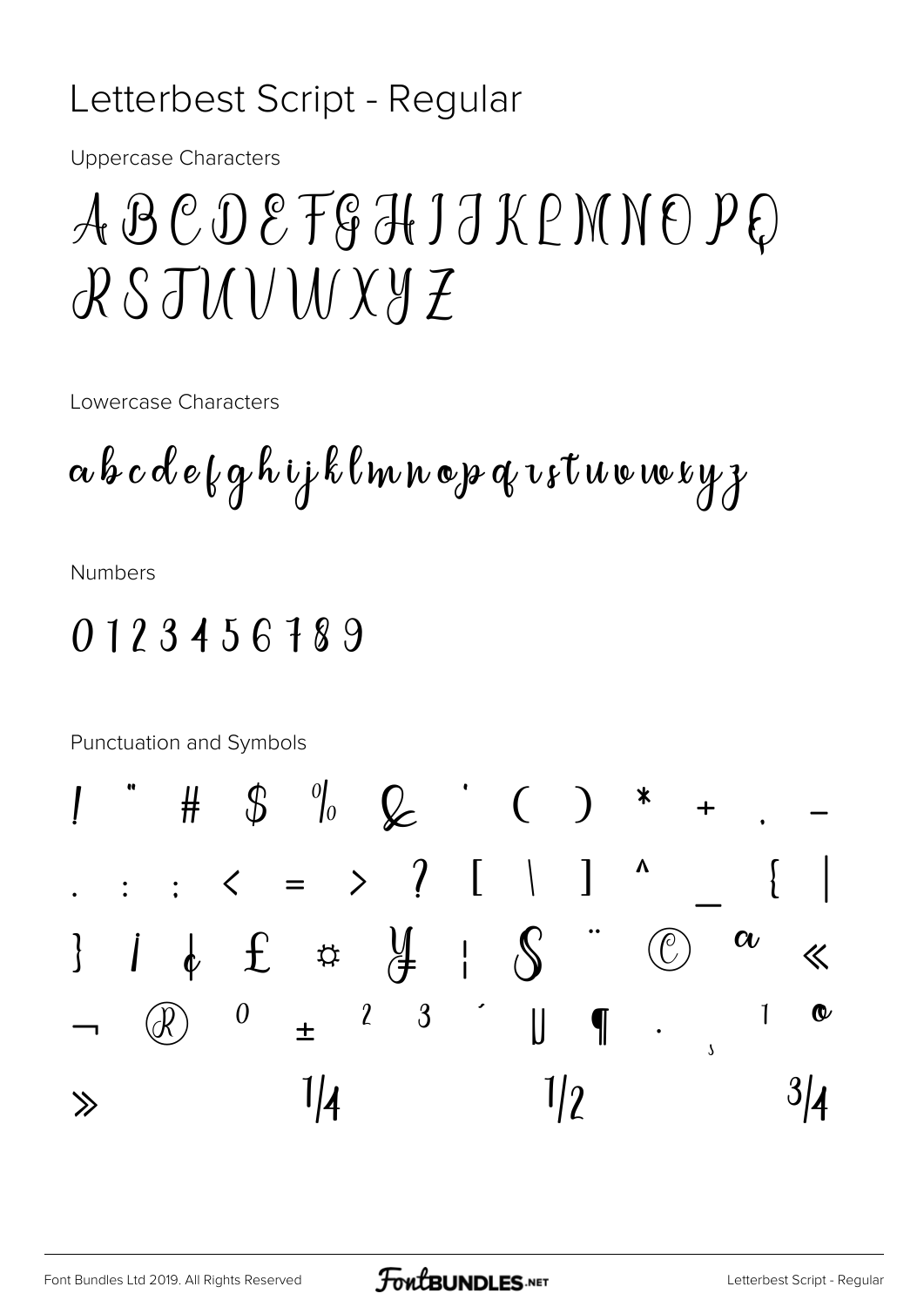All Other Glyphs

À Á Â Ã Ä Å Æ Ç È  $\begin{array}{ccccccccccccccccc}\n\hat{e} & \hat{e} & \ddot{e} & \dot{1} & \dot{1} & \dot{1} & \ddot{1} & \dot{0}\n\end{array}$ Ò Ó Ô Õ Ö × Ø Ù Ú  $\hat{U}$   $\hat{U}$   $\hat{V}$   $\uparrow$   $\uparrow$   $\uparrow$   $\uparrow$   $\uparrow$   $\uparrow$   $\downarrow$   $\uparrow$   $\downarrow$   $\downarrow$   $\downarrow$   $\downarrow$   $\downarrow$   $\downarrow$   $\downarrow$   $\downarrow$   $\downarrow$   $\downarrow$   $\downarrow$   $\downarrow$   $\downarrow$   $\downarrow$   $\downarrow$   $\downarrow$   $\downarrow$   $\downarrow$   $\downarrow$   $\downarrow$   $\downarrow$   $\downarrow$   $\downarrow$   $\downarrow$   $\downarrow$ ä å æ ç è é ê ë ì í î ï ð ñ ò ó ô õ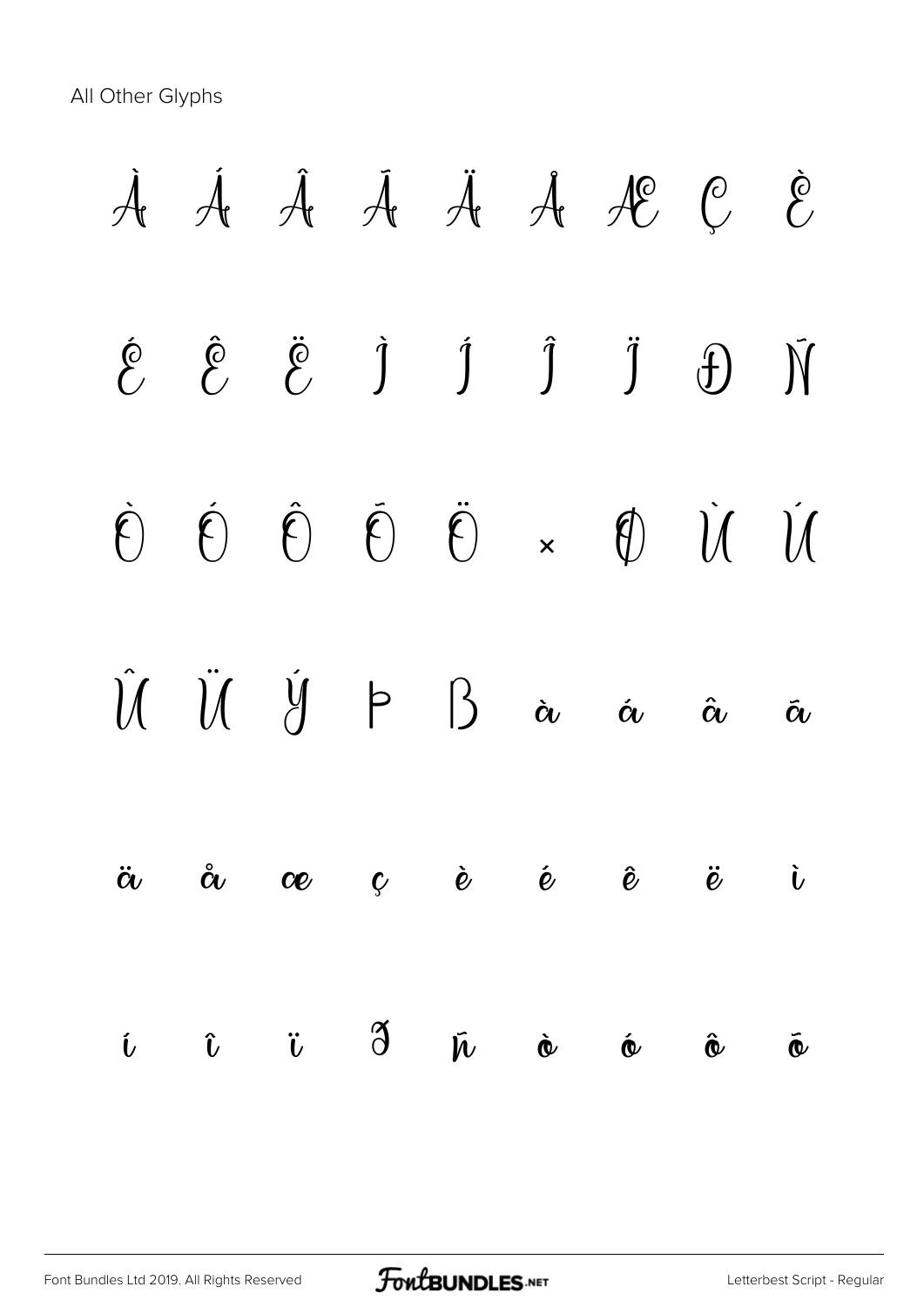

FontBUNDLES.NET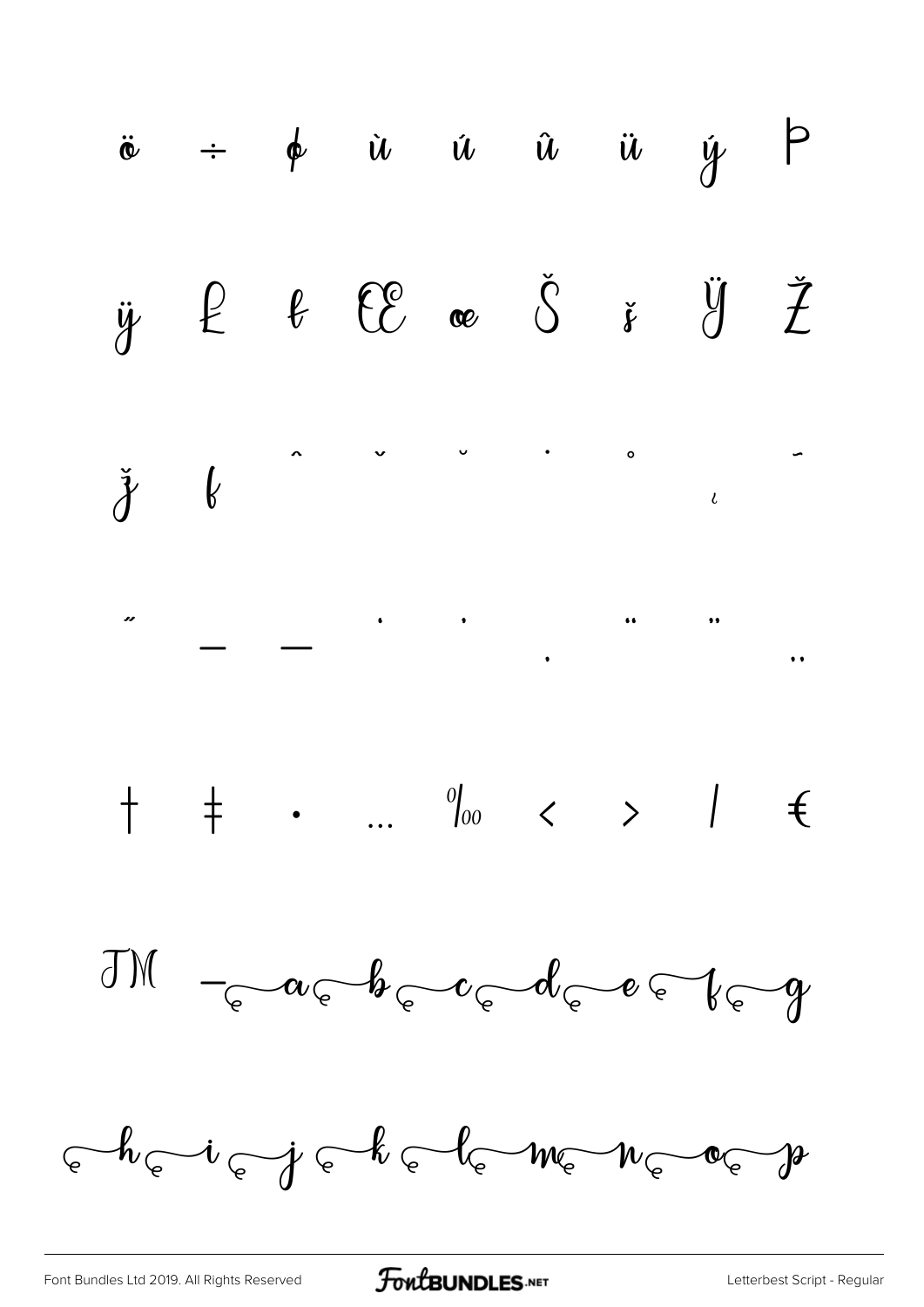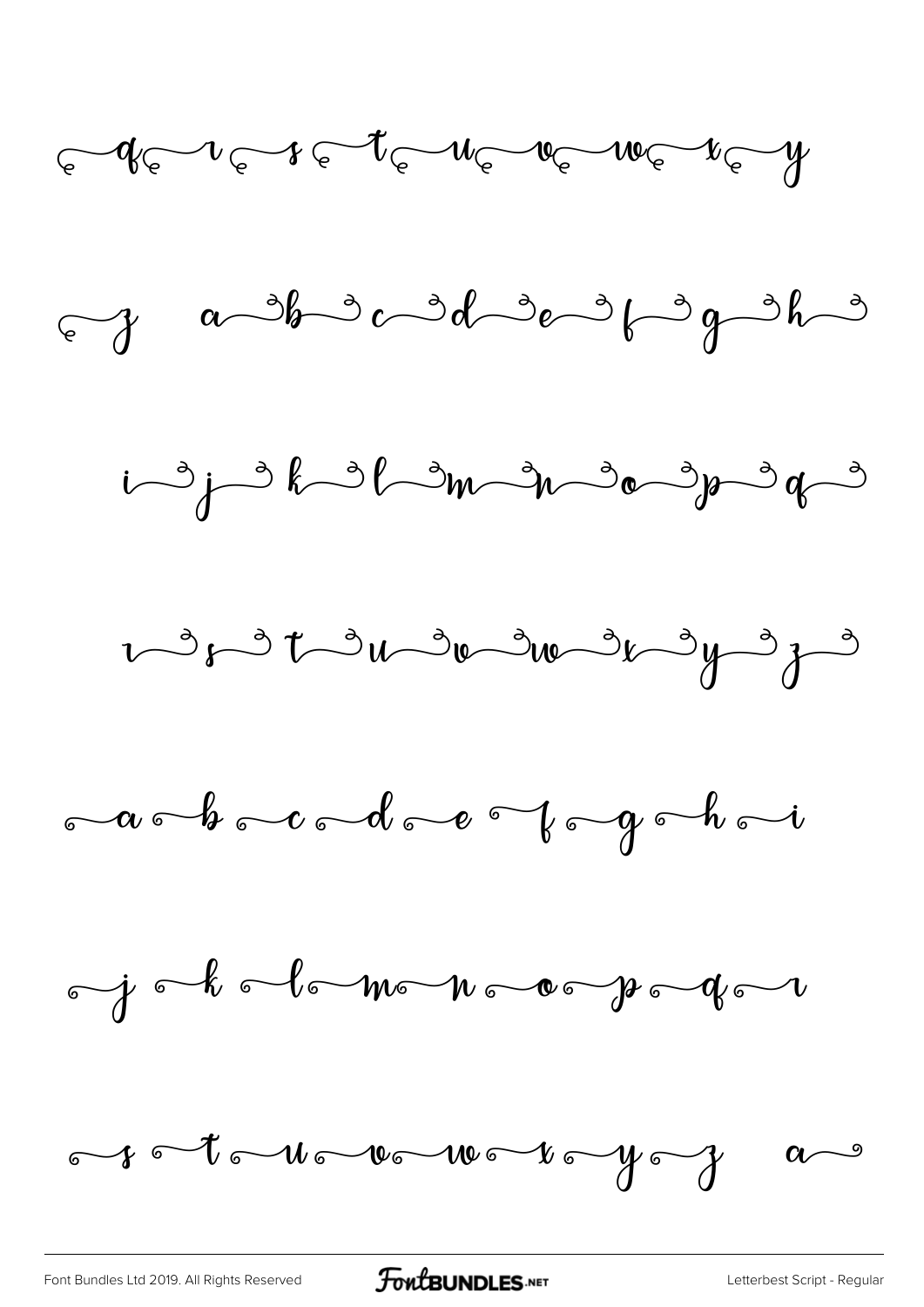![](_page_5_Figure_0.jpeg)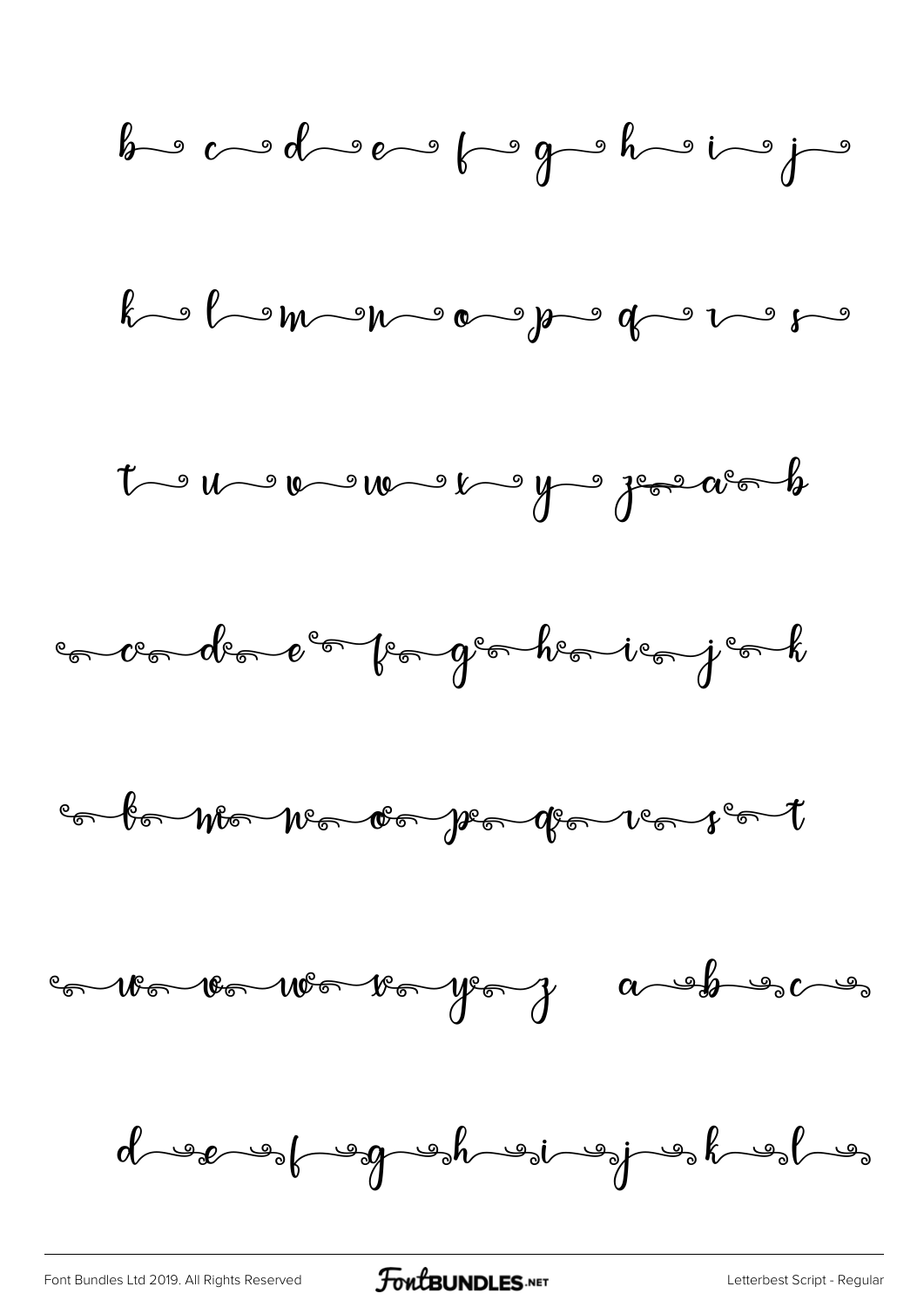![](_page_6_Figure_0.jpeg)

![](_page_6_Figure_1.jpeg)

$$
j_{0}
$$
  $j_{0}$   $j_{0}$   $j_{0}$   $k^{0}$   $d^{0}$   $g$   $k^{0}$ 

$$
\mathbf{d} \qquad \mathbf{k}^{\circ} \qquad \mathbf{l}^{\circ} \qquad \mathbf{d} \qquad \mathbf{d} \qquad \mathbf{d} \qquad \mathbf{d} \qquad \mathbf{d} \qquad \mathbf{d} \qquad \mathbf{d} \qquad \mathbf{d} \qquad \mathbf{d}
$$

$$
i^{*}
$$

$$
\begin{array}{ccccccc}\n\mathbf{1} & \mathbf{1} & \mathbf{1} & \mathbf{1} & \mathbf{1} & \mathbf{1} & \mathbf{1} & \mathbf{1} & \mathbf{1} & \mathbf{1} & \mathbf{1} & \mathbf{1} & \mathbf{1} & \mathbf{1} & \mathbf{1} & \mathbf{1} & \mathbf{1} & \mathbf{1} & \mathbf{1} & \mathbf{1} & \mathbf{1} & \mathbf{1} & \mathbf{1} & \mathbf{1} & \mathbf{1} & \mathbf{1} & \mathbf{1} & \mathbf{1} & \mathbf{1} & \mathbf{1} & \mathbf{1} & \mathbf{1} & \mathbf{1} & \mathbf{1} & \mathbf{1} & \mathbf{1} & \mathbf{1} & \mathbf{1} & \mathbf{1} & \mathbf{1} & \mathbf{1} & \mathbf{1} & \mathbf{1} & \mathbf{1} & \mathbf{1} & \mathbf{1} & \mathbf{1} & \mathbf{1} & \mathbf{1} & \mathbf{1} & \mathbf{1} & \mathbf{1} & \mathbf{1} & \mathbf{1} & \mathbf{1} & \mathbf{1} & \mathbf{1} & \mathbf{1} & \mathbf{1} & \mathbf{1} & \mathbf{1} & \mathbf{1} & \mathbf{1} & \mathbf{1} & \mathbf{1} & \mathbf{1} & \mathbf{1} & \mathbf{1} & \mathbf{1} & \mathbf{1} & \mathbf{1} & \mathbf{1} & \mathbf{1} & \mathbf{1} & \mathbf{1} & \mathbf{1} & \mathbf{1} & \mathbf{1} & \mathbf{1} & \mathbf{1} & \mathbf{1} & \mathbf{1} & \mathbf{1} & \mathbf{1} & \mathbf{1} & \mathbf{1} & \mathbf{1} & \mathbf{1} & \mathbf{1} & \mathbf{1} & \mathbf{1} & \mathbf{1} & \mathbf{1} & \mathbf{1} & \mathbf{1} & \mathbf{1} & \mathbf{1} & \mathbf{1} & \mathbf{1} & \mathbf{1} & \mathbf{1} & \mathbf{1} & \mathbf{1} & \mathbf{1} & \mathbf{1} & \mathbf{1} & \mathbf{1} & \math
$$

[Font Bundles Ltd 2019. All Rights Reserved](https://fontbundles.net/) **FoutBUNDLES.NET** [Letterbest Script - Regular](https://fontbundles.net/)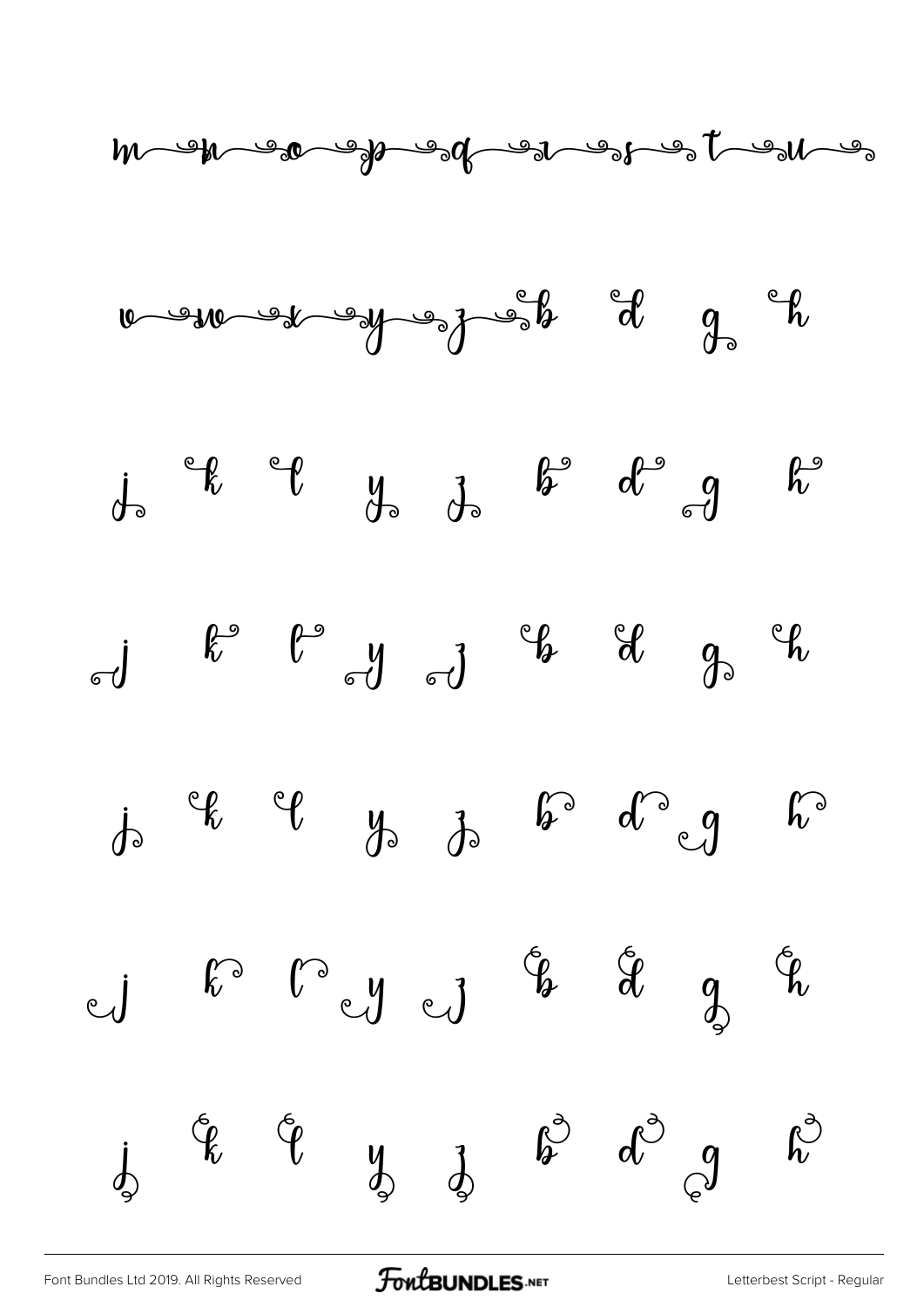![](_page_7_Figure_0.jpeg)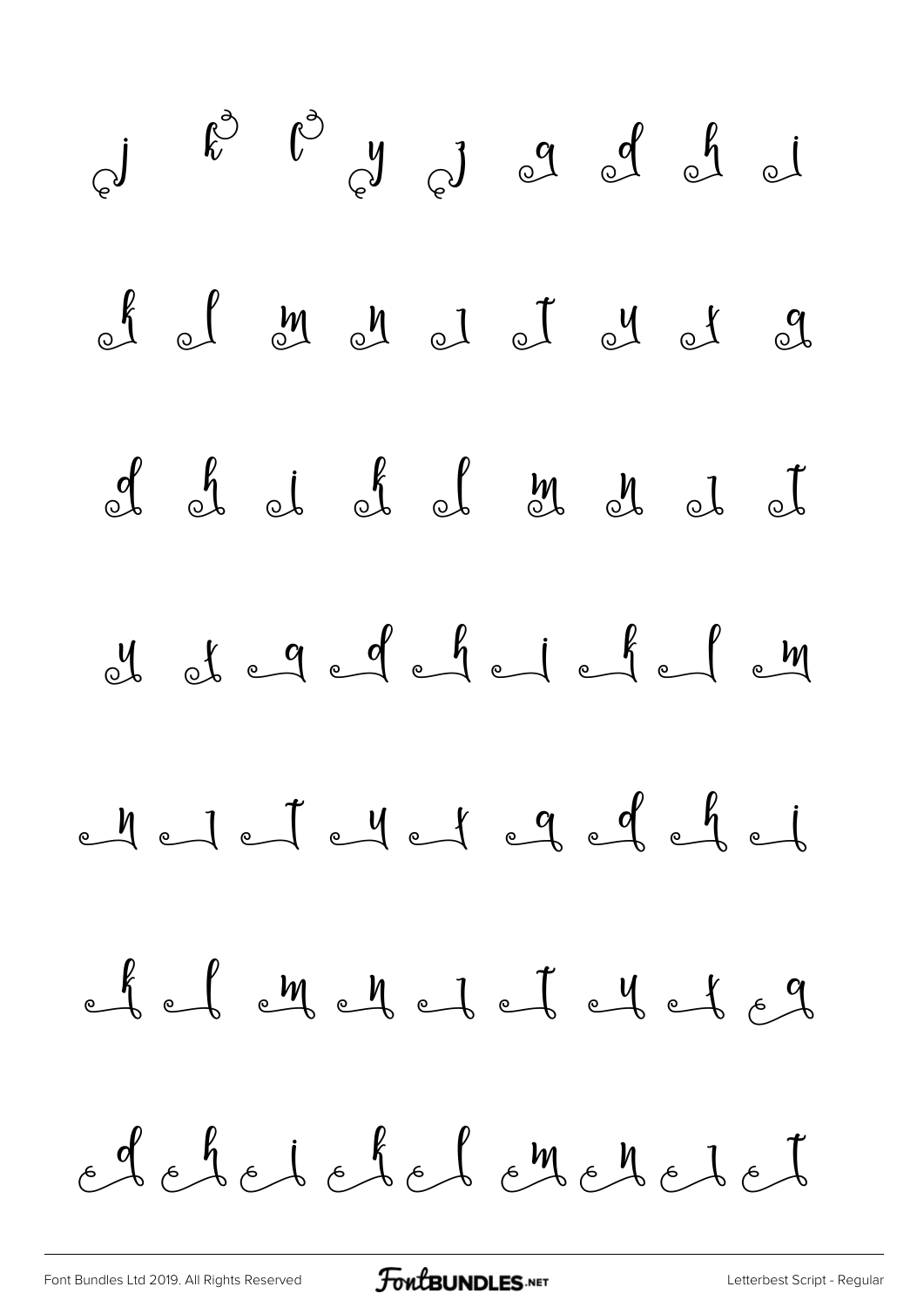![](_page_8_Figure_0.jpeg)

[Font Bundles Ltd 2019. All Rights Reserved](https://fontbundles.net/) **FoutBUNDLES.NET** [Letterbest Script - Regular](https://fontbundles.net/)